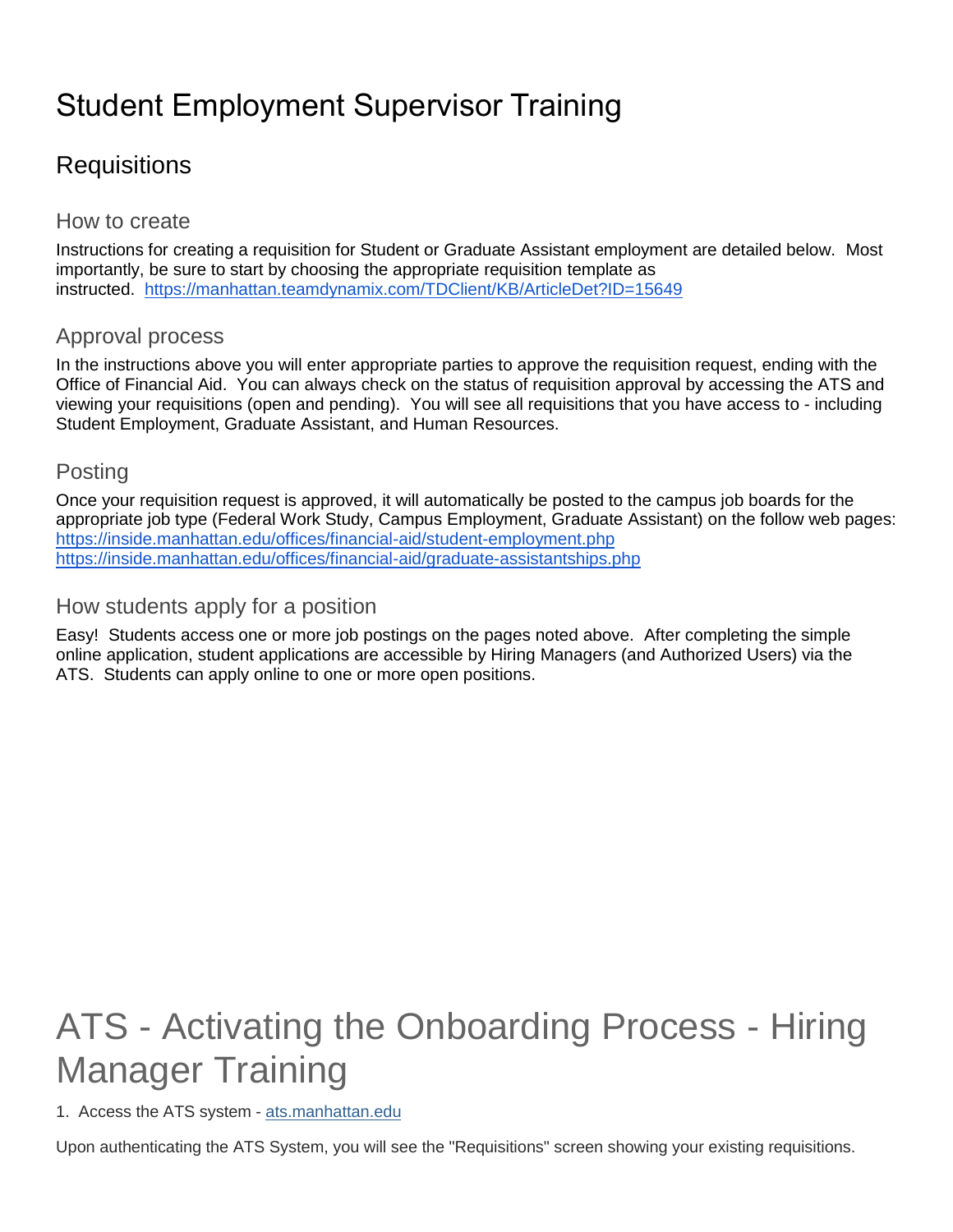When landing on this page, you will notice that there are several drop-down menus above the grid. The drop-down menus, also known as sorting menus, are the defining criteria for the requisitions grid. The Requisitions tab is the starting point for creating a requisition and working with already created requisitions.

2. Click the **Position Title** you want to review. The blue hyperlink will take you to the **Requisition In Box Filter Screen**

From the **Requisition In box** navigate to the **Candidate Tearsheet.**

**Select the candidate you wish to hire.**

**Click on the Forward Button.**

| Resource Manager (ITS Client Services)<br>Open 105 day <sup>1</sup> From the Requisition In Box click on Forward |                |                                  |                           |                  |                                                     |                                        |                                   |                |                                                                                                                                 |  |  |  |  |
|------------------------------------------------------------------------------------------------------------------|----------------|----------------------------------|---------------------------|------------------|-----------------------------------------------------|----------------------------------------|-----------------------------------|----------------|---------------------------------------------------------------------------------------------------------------------------------|--|--|--|--|
| <b>Inbox</b>                                                                                                     |                |                                  | <b>Reg Detail</b>         | <b>List View</b> | eline                                               | <b>Auto Grading</b><br><b>Flow Log</b> |                                   | Notes & Emails | Interviews                                                                                                                      |  |  |  |  |
|                                                                                                                  | Forward        | <b>Reply</b>                     | $  + C $<br>Print         |                  | Print<br>Forward                                    | + Calendar Re-grade                    | <b>Notes</b><br><b>Interviews</b> |                |                                                                                                                                 |  |  |  |  |
| □                                                                                                                | ۰.             | <b>NAME</b>                      | <b>WORKFLOW</b>           | <b>DATE</b>      | <b>Matthew Dilorgi</b>                              |                                        |                                   |                | <b>ATTACHMENTS</b>                                                                                                              |  |  |  |  |
|                                                                                                                  | TA.            | Matthew<br>Dilorgi<br>(internal) |                           | Aug 11           | 2 days ago<br>mdiiorgi01@manhattan.edu · 2014584127 |                                        |                                   |                | [HTML Resume]<br>Resume<br>Initial Application 8/11/2017 @ 9:02 PM                                                              |  |  |  |  |
|                                                                                                                  |                | Veronica<br>Zayonc<br>(internal) |                           | Aug 10           |                                                     |                                        |                                   |                | Initial Application 8/11/2017 @ 9:01 PM<br>Initial Application 8/11/2017 @ 8:59 PM                                              |  |  |  |  |
| n                                                                                                                | $\overline{A}$ | Sumaiya<br>Sabrina<br>(internal) |                           | Jul 15           |                                                     |                                        |                                   |                | Initial Application 8/11/2017 @ 8:57 PM<br>Initial Application 8/31/2016 @ 11:12 AM<br>Initial Application 8/31/2016 @ 11:10 AM |  |  |  |  |
| $\Box$ B                                                                                                         |                | Paul Vianelli<br>(internal)      | <b>Interview Complete</b> | <b>Jun 22</b>    |                                                     |                                        |                                   |                | Initial Application 8/31/2016 @ 11:08 AM                                                                                        |  |  |  |  |
|                                                                                                                  | $\Box$         | Alexandra                        |                           | lun <sub>7</sub> |                                                     |                                        |                                   |                | Initial Application 8/31/2016 @ 11:07 AM<br>Initial Application 0/31/3016 @ 11:05 AM                                            |  |  |  |  |

**1. Select A Template** choose **STU - Request Hire** from the drop down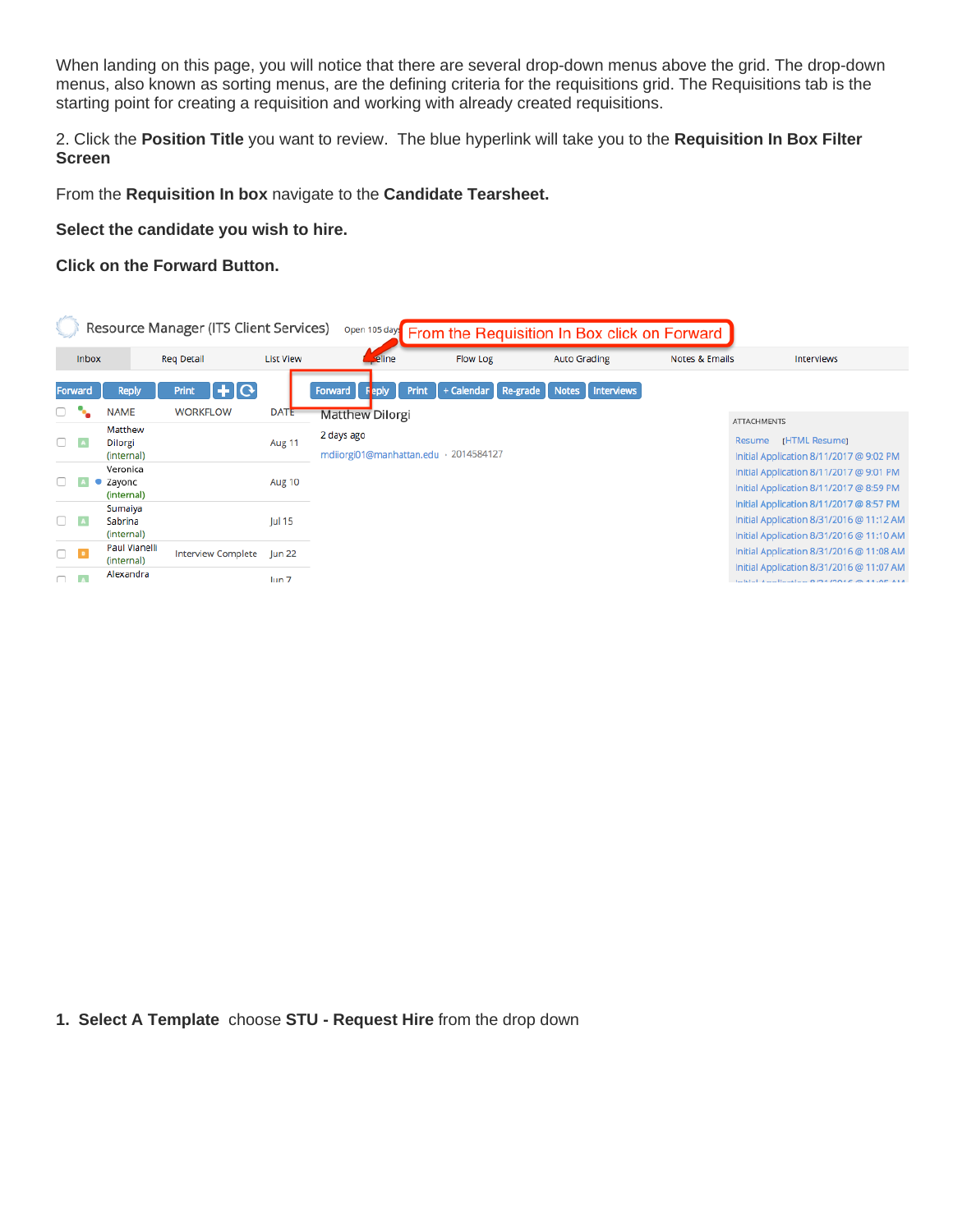|                                                      | Forward Candidate ?                   |   |
|------------------------------------------------------|---------------------------------------|---|
| Select this template                                 |                                       |   |
| <b>DERECK TERRISTICS</b><br>Update Worldow<br>Stage: |                                       | Q |
| To a requisitio,                                     | HR - Confirmation of Application      |   |
| <b>O</b> To an email reck<br><b>In</b>               | <b>Position Filled</b>                |   |
| From: amccarthy                                      | Schedule Interview                    |   |
| To:                                                  | <b>STU - Request Hire</b>             |   |
| Subject:                                             | <b>TEST - EEO Solicit</b>             |   |
| $B$ <i>I</i> <u>U</u> $A$ -                          | ▼旧日年年国事 ※ 『■■ ◎ ※<br><b>Font Size</b> |   |
|                                                      |                                       |   |
|                                                      |                                       |   |

**2. Select Financial Aid** from the drop down menu on the right of the screen

**The template that appears will be automatically populated. Please review information for accuracy as this data will be used for the new student employment.**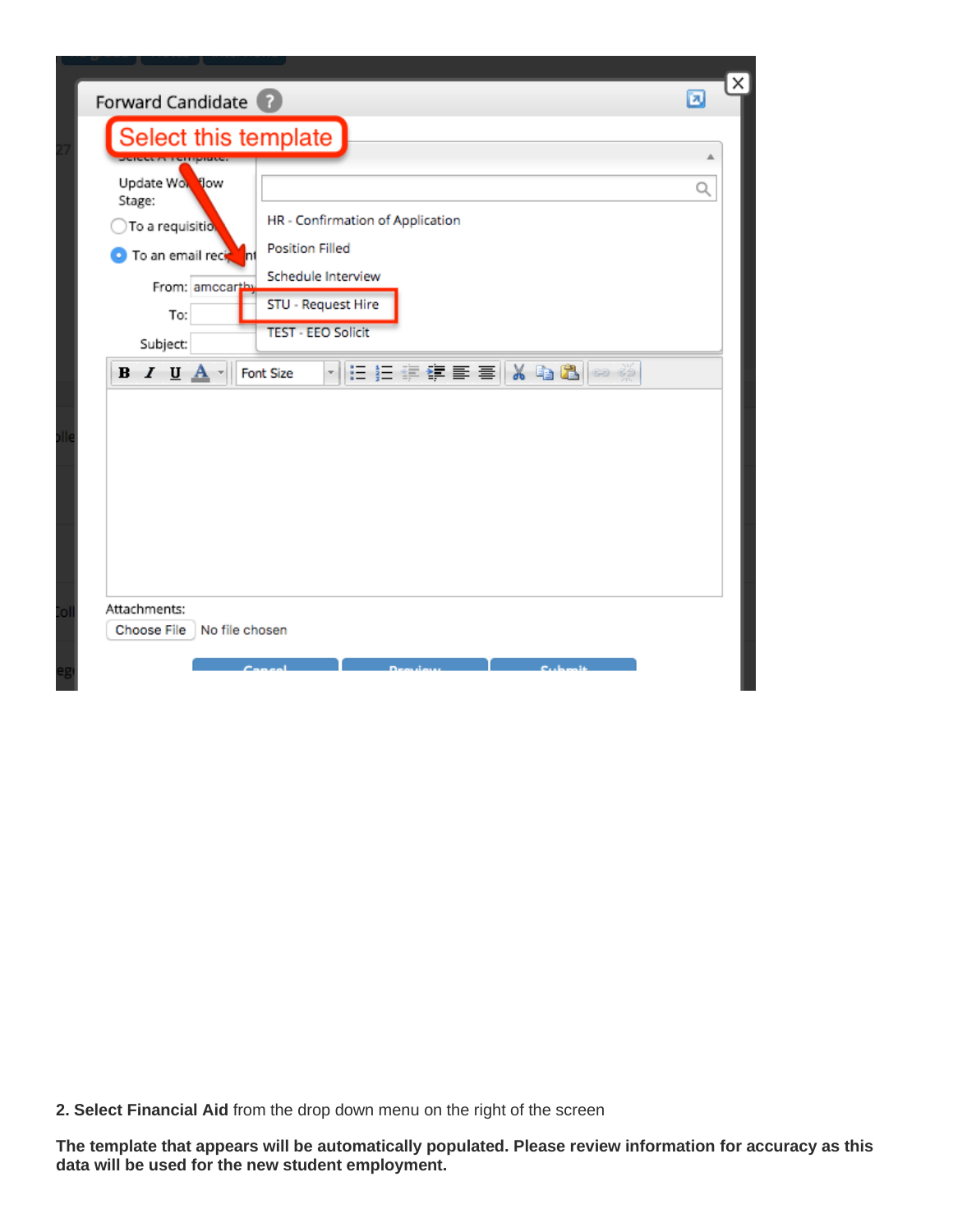|                                    |                | 1. Select STU - Template                                  | ø |                         |
|------------------------------------|----------------|-----------------------------------------------------------|---|-------------------------|
| Select A Template:                 |                | STU - Request Hire                                        | × |                         |
| Update Workflow<br>Stage:          |                | STU - Request Hire                                        | × |                         |
| To a requisition:                  |                |                                                           |   | ▼                       |
| To an email recipient:             |                | 2. Select Financial Aid                                   |   |                         |
|                                    |                | From: amccarthy01@manhattan.edu                           |   |                         |
|                                    |                | Office of Financial Aid<br>To: finaid@manhattan.edu       |   | $\overline{\mathbf{v}}$ |
|                                    |                | Subject: Request to hire candidate for student employment |   |                         |
| $I \cup A$<br>в                    |                | に 扫 伊 青 喜    X �� 8   ∞ ※<br><b>Font Size</b>             |   |                         |
|                                    |                | Dear Office of Financial Aid -                            |   |                         |
|                                    |                | ACTION REQUESTED - Activate Onboarding Workflow           |   |                         |
|                                    |                | Department: Information Technology Services [2320]        |   |                         |
|                                    |                |                                                           |   |                         |
|                                    |                | Resource Manager (ITS Client Services)                    |   |                         |
| Position:                          |                |                                                           |   |                         |
|                                    |                |                                                           |   |                         |
|                                    |                | 3. This Template activates the Onboarding Process         |   |                         |
|                                    |                |                                                           |   |                         |
| Attachments:<br><b>Choose File</b> | No file chosen |                                                           |   |                         |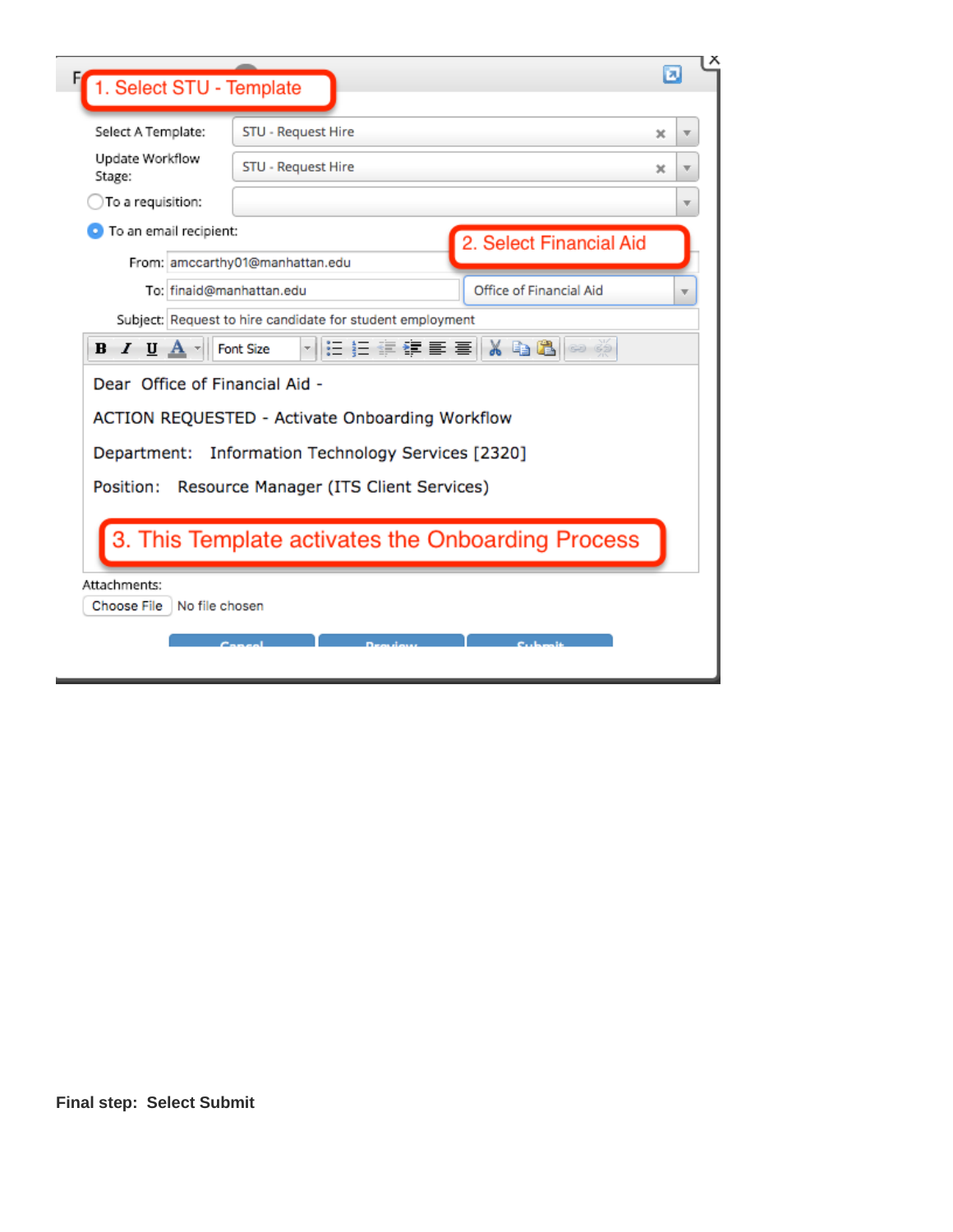| btage:                                                                             |                                                           |                                   |  |  |  |  |  |  |  |  |  |  |
|------------------------------------------------------------------------------------|-----------------------------------------------------------|-----------------------------------|--|--|--|--|--|--|--|--|--|--|
| To a requisition:<br>$\overline{\mathbf{v}}$                                       |                                                           |                                   |  |  |  |  |  |  |  |  |  |  |
| To an email recipient:                                                             |                                                           |                                   |  |  |  |  |  |  |  |  |  |  |
| From: amccarthy01@manhattan.edu                                                    |                                                           |                                   |  |  |  |  |  |  |  |  |  |  |
| Office of Financial Aid<br>To: finaid@manhattan.edu                                |                                                           |                                   |  |  |  |  |  |  |  |  |  |  |
|                                                                                    | Subject: Request to hire candidate for student employment |                                   |  |  |  |  |  |  |  |  |  |  |
| 제품 분 물 물 틀 틀  X �� �� ⊗ ▒<br>$B$ <i>I</i> <u>U</u> $A$ $\cdot$<br><b>Font Size</b> |                                                           |                                   |  |  |  |  |  |  |  |  |  |  |
| Dear Office of Financial Aid -                                                     |                                                           |                                   |  |  |  |  |  |  |  |  |  |  |
| ACTION REQUESTED - Activate Onboarding Workflow                                    |                                                           |                                   |  |  |  |  |  |  |  |  |  |  |
| Department: Information Technology Services [2320]                                 |                                                           |                                   |  |  |  |  |  |  |  |  |  |  |
| Position:                                                                          | Resource Manager (ITS Client Services)                    |                                   |  |  |  |  |  |  |  |  |  |  |
|                                                                                    |                                                           | After review for accuracy select: |  |  |  |  |  |  |  |  |  |  |
|                                                                                    |                                                           |                                   |  |  |  |  |  |  |  |  |  |  |
| Attachments:                                                                       |                                                           |                                   |  |  |  |  |  |  |  |  |  |  |
| No file chosen<br><b>Choose File</b>                                               |                                                           |                                   |  |  |  |  |  |  |  |  |  |  |
|                                                                                    |                                                           |                                   |  |  |  |  |  |  |  |  |  |  |
| Cancel                                                                             | <b>Preview</b>                                            | <b>Submit</b>                     |  |  |  |  |  |  |  |  |  |  |
|                                                                                    |                                                           |                                   |  |  |  |  |  |  |  |  |  |  |

The Office of Financial Aid Administration will contact the student via email to complete all required paperwork online.

#### **How will I know when a student can start working?**

Part of the benefit of moving hiring and required paperwork to an electronic workflow is the ability to see the status of each candidate throughout the process.

Email - Once you submit a request to hire a student, all subsequent steps include an email notification. The student will receive an initial email from the Office of Financial Aid Administration with instructions on completing all required paperwork online. Students receive a daily reminder email with links to outstanding required paperwork. Once students have completed all required paperwork and are cleared to work the student and Hiring Manager will receive a confirmation email.

The Hiring Manager can also monitor the progress of the candidate through the **Onboarding** screen. Click on **Tools** and select **Onboarding**.